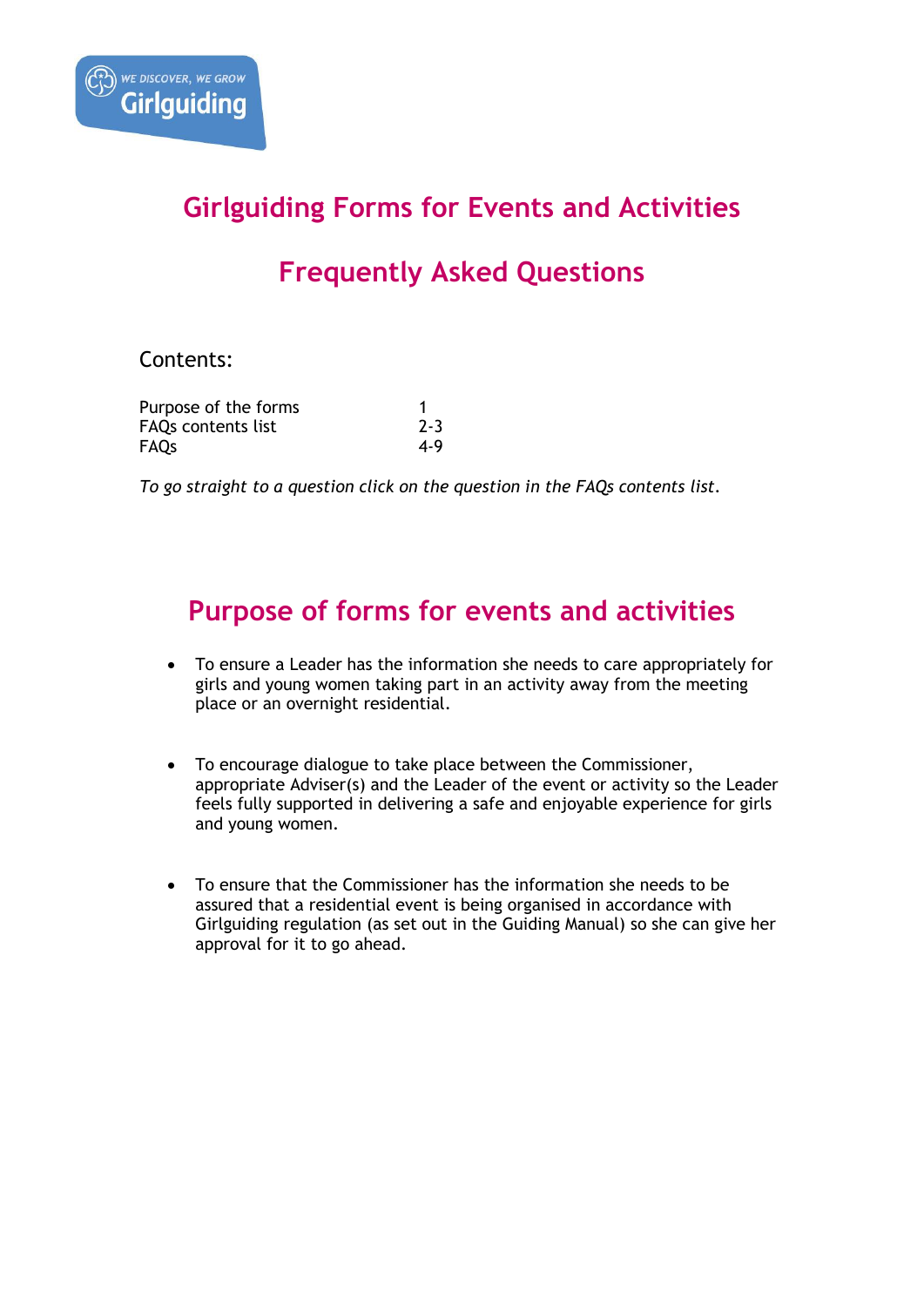# **FAQs - Contents**

*To go straight to a particular question, click on the question in the contents list.*

#### **Residential Event Notification forms – Guidance for Leaders**

[Q. I'd like to offer a residential experience to young members](#page-3-0) - what is the first [thing I should do?](#page-3-0)

Q. [Is the Residential Event Notification form compulsory for all residential events?](#page-3-1) [Q. What is meant by the term 'event coordinator'?](#page-7-0)

[Q. Who gives the approval for a residential event to take place?](#page-3-2)

[Q. Who is the 'appropriate Commissioner'?](#page-3-3)

[Q. How should large events such as jamborees be organised, where other units will](#page-4-0)  [be attending?](#page-4-0)

[Q. I'm running a residential event that takes place o](#page-4-1)utside my own County; do I [need to inform the host Outdoor Activities Adviser?](#page-4-1)

[Q. How can a host Adviser's contact details be obtained?](#page-4-2)

[Q. Can I send a Residential Event Notification form to my Commissioner by email?](#page-4-3)

[Q. Can I receive confirmation of my Commissioner's approval for the event to take](#page-4-4)  [place by email?](#page-4-4)

[Q. Do Residential Event Notification forms have to be signed?](#page-4-5)

[Q. Why do the new forms ask for the](#page-4-6) Leader's/event coordinator's membership [number?](#page-4-6)

[Q. When does a Residential Event Notification form have to be submitted?](#page-4-7)

[Q. How do members working towards a Senior Section Permit notify their](#page-4-8) 

[Commissioner of their plans now that forms A/P and A/PC have been discontinued?](#page-4-8) [Q. How long should the Residential Event Notification form be stored for?](#page-5-0)

[Q. What happens if there are changes to the event after the Residential Event](#page-5-1)  [Notification has been submitted?](#page-5-1)

#### **Residential Event Notification forms – Additional guidance for Commissioners and Advisers**

[Q. What are the responsibilities of the Commissioner on receipt of a Residential](#page-5-2)  [Event Notification form?](#page-5-2)

[Q. Who else needs to see the Residential Event Notification form?](#page-5-3)

[Q. Will Outdoor Activities/Residential Advisers receive Residential Event](#page-6-0)  [Notification forms?](#page-6-0)

[Q. There is no longer a form for Commissioners to complete to give their](#page-6-1)  [permission for an event to go ahead; what do Commissioners do instead?](#page-6-1) [Q. What role do Advisers play in the new process?](#page-6-2)

### **International events**

[Q. I am organising an international trip, at what point in my planning should I](#page-6-3)  [complete the Residential Event Notification Form?](#page-6-3)

[Q. I am taking a group overseas on a day trip, do I need to complete the](#page-6-4)  [Residential Event Notification Form?](#page-6-4)

### **Information and Consent for Event/Activity forms**

[Q. How long should an Information and Consent for Event/Activity form be kept?](#page-7-1)

[Q. When should an Information and Consent](#page-7-2) for Event/Activity form be used?

[Q. Can I use an Information and Consent for Event/Activity form for more than one](#page-7-2)  [activity?](#page-7-2)

[Q. Why does the consent form ask for a membership](#page-7-3) number?

[Q. Who puts the membership number on the form?](#page-7-4)

[Q. Can Go! be used to complete the Information and Consent for Event/Activity](#page-7-0)  [forms?](#page-7-0)

[Q. The form is not allowing me to save it or email it as it should](#page-7-5) – what can I do?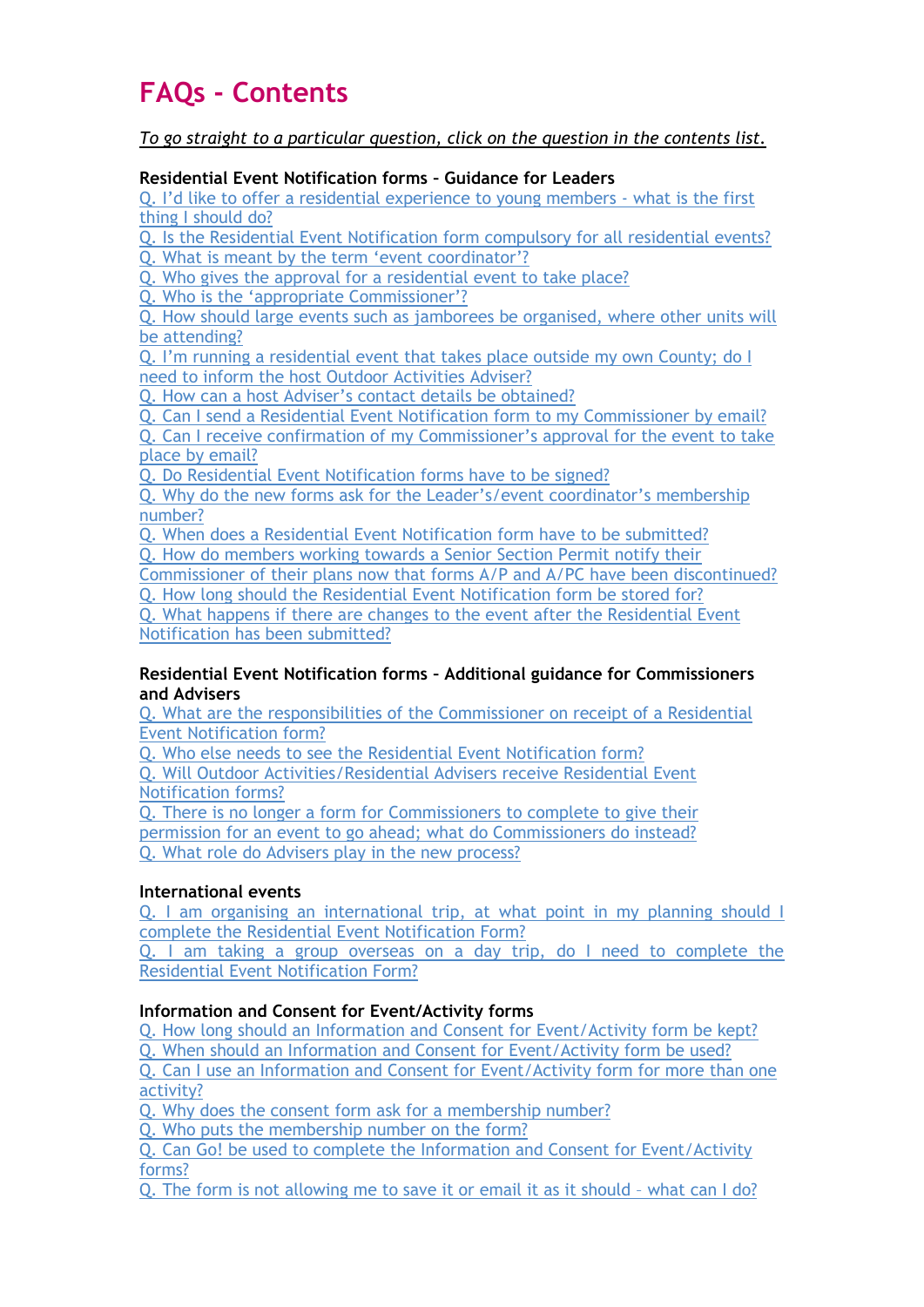[Q. Why are the boxes so small?](#page-8-0)

[Q. Why are some sections missing that were on the old G/O and G/C forms like](#page-8-1)  ["deposit", "payable by" etc.](#page-8-1)

### **Health Information form**

[Q. When should Health Information forms be completed?](#page-9-0)

[Q. How long should health forms \(or international health forms\) be kept?](#page-9-1)

#### **Other**

[Q. How do we record Chief Guide's Challenge awards now that form S/CGC has](#page-9-2)  [been discontinued?](#page-9-2)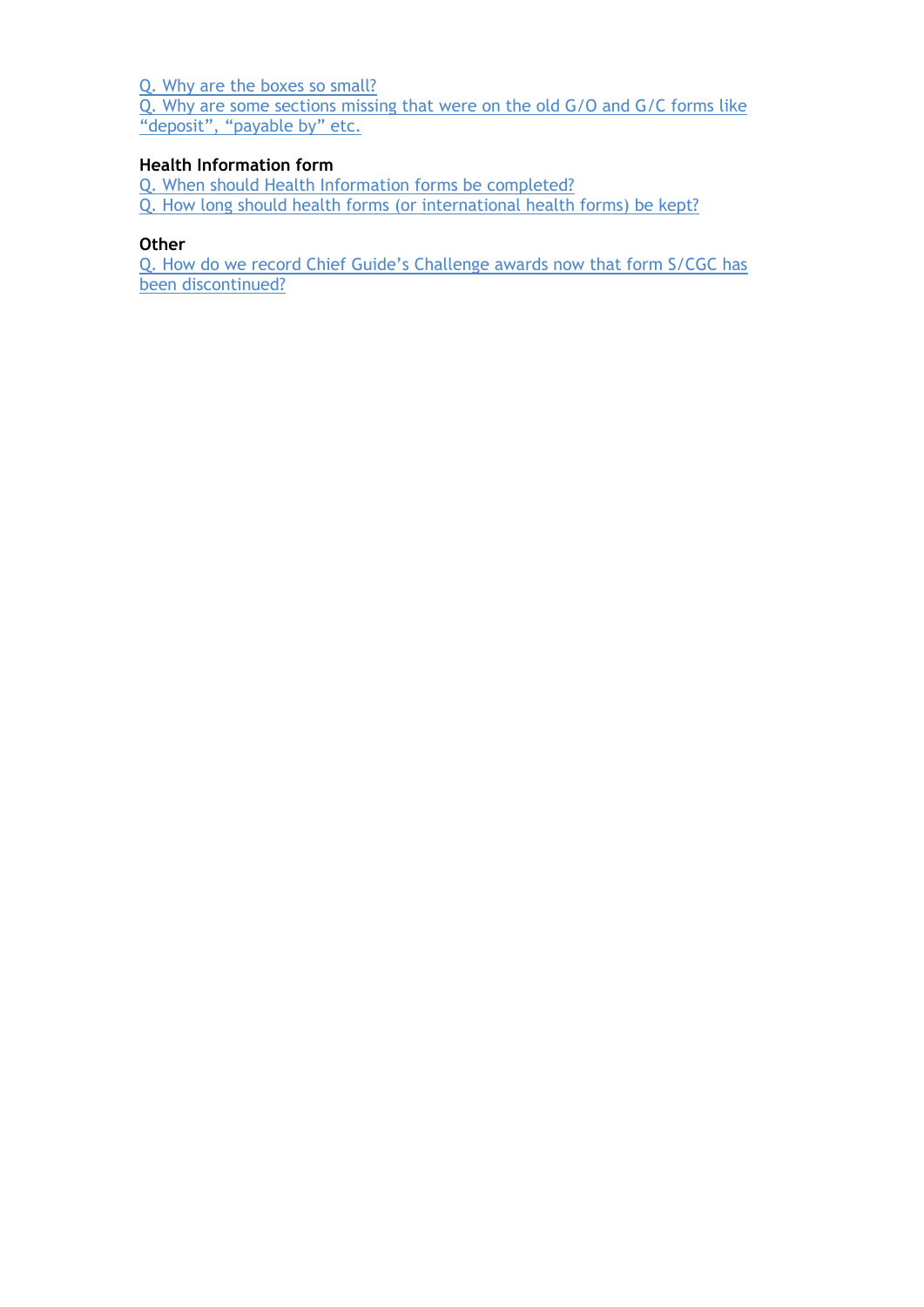## **Residential Event Notification forms Guidance for Leaders**

#### <span id="page-3-0"></span>Q. I'd like to offer a residential experience to young members - what is the first thing I should do?

**A.** Talk to your Commissioner. Your Commissioner can put you in touch with Advisers and other Leaders who can offer advice to ensure that the event meets the requirements of Girlguiding procedures (as set out in the Guiding Manual) and any further support you may require.

The Residential Event Notification form should be used to set out the details of what you have planned as soon as these are clear. This form is part of an ongoing conversation and should act as a tool to support email, telephone or face-to-face conversations between you, your Commissioner and any relevant Advisers.

#### <span id="page-3-1"></span>Q. Is the Residential Event Notification form compulsory for all residential events?

**A**. Yes. It is important that the Commissioner (and relevant Adviser(s)) has a record of the planned event and activities within it. Using this form helps the Leader to provide the Commissioner with the correct information.

#### Q. What is meant by the term 'Event Coordinator'?

**A**. The event coordinator is the person with overall responsibility for planning and running an event. For most residential events, the Event Coordinator will be the same person as the Leader, however where more than one unit are attending a residential event, each Leader is responsible for the participants in her own group. Only one Leader will have overall responsibility for the event. This is the 'Event Coordinator'. The Event Coordinator does not necessarily have to be the licence holder.

#### <span id="page-3-2"></span>Q. Who gives the approval for a residential event to take place?

**A**. The appropriate Commissioner. However, the Commissioner must forward the form to all relevant Advisers to gain specialist advice (for example: Residential Adviser, Outdoor Activities Adviser, International Adviser) in order to feel confident that the event has been planned effectively. The Commissioner will include on the form the names of the Adviser(s) she has sent it to. Approval for the event can only be given by the Commissioner.

#### <span id="page-3-3"></span>Q. Who is the 'appropriate Commissioner'?

A. A Leader must submit the Residential Event Notification form to the appropriate Commissioner for the size of the event. Please note that a Commissioner cannot approve an event she is involved in herself.

The chain of responsibility is as follows:

**Unit event** > District Commissioner (if the District Commissioner is taking part in the event herself, go to the next level Commissioner) **District event** > Division Commissioner (if the Division Commissioner is taking part in the event herself, go to the next level Commissioner) **County event** > County Commissioner (if the County Commissioner is taking part in the event herself, go to the next level Commissioner) **Country/Region event** > Country/Region Commissioner (if the Chief Commissioner is taking part in the event herself, go to the Deputy Chief Commissioner)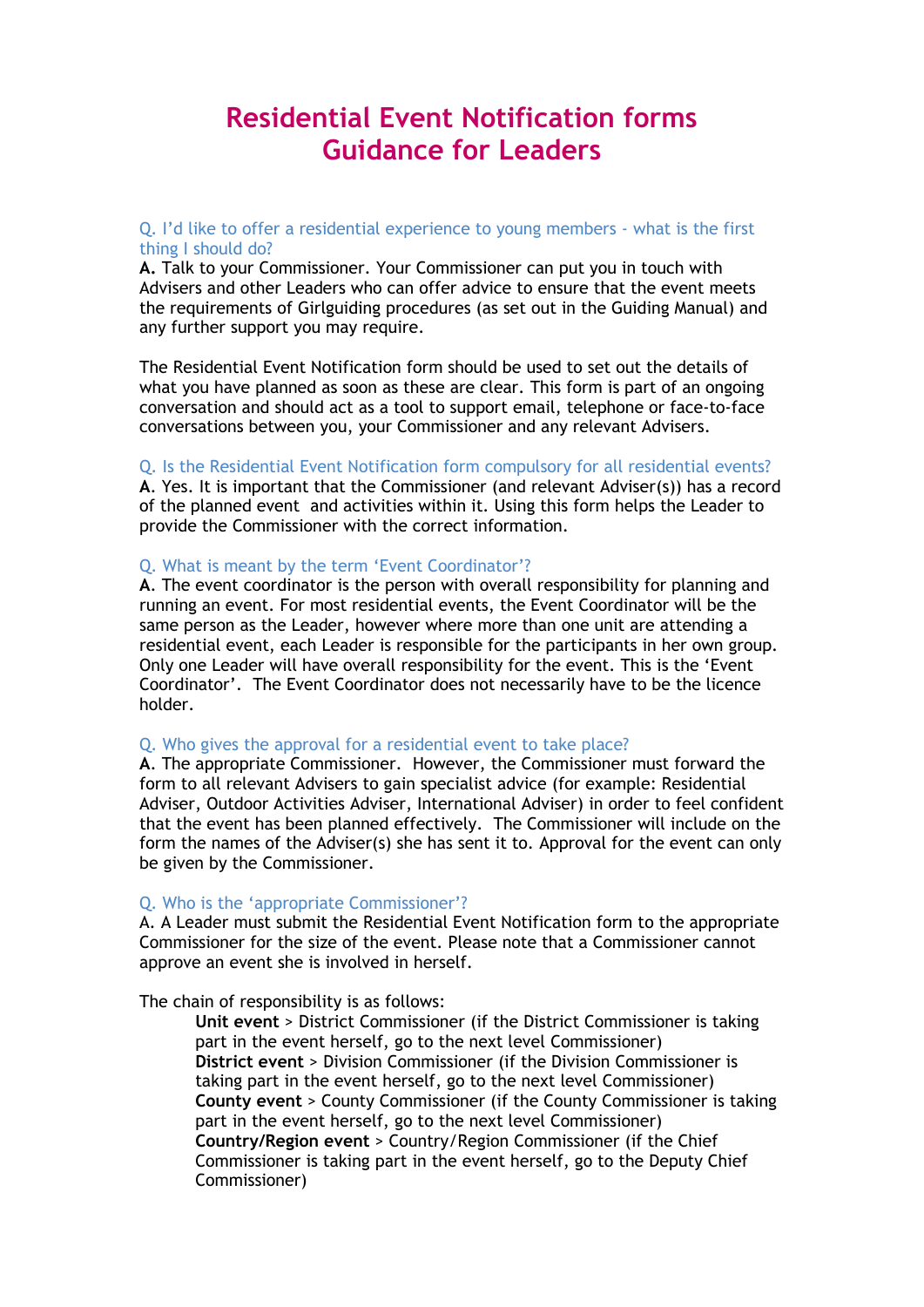#### <span id="page-4-0"></span>Q. How should large events such as jamborees be organised, where other units will be attending?

A. A Residential Event Notification form should be completed by the group planning the event and submitted at the appropriate level. Each unit attending the event will also need to complete a Residential Event Notification form and submit this to their own District Commissioner.

#### <span id="page-4-1"></span>Q. I'm running a residential event that takes place outside my own County; do I need to inform the host Outdoor Activities Adviser?

A. Your Commissioner will forward your Residential Event Notification form to the relevant Adviser for the area you are visiting. The Adviser may then contact you if there is relevant local information to inform you of (eg specialist knowledge of local facilities that you may not be able to find from your own research of the area).

#### <span id="page-4-2"></span>Q. How can a host Adviser's contact details be obtained?

A. If you are visiting a guiding site your booking information may well include the relevant person's contact details, and it would be helpful if you could pass these on to your Commissioner/Adviser in case she doesn't already have them. Otherwise your Commissioner/Adviser can ask a County Go! user to look up the information for them.

#### <span id="page-4-3"></span>Q. Can I send a Residential Event Notification form to my Commissioner by email?

A. Yes. These forms are designed to be used via email, but you can print them off and post them if you wish.

#### <span id="page-4-4"></span>Q. Can I receive confirmation of my Commissioner's approval for the event to take place by email?

A. Yes. The Commissioner should add her name to the approval box before returning the form to the Leader.

#### <span id="page-4-5"></span>Q. Do Residential Event Notification forms have to be signed?

A. A signature is not required. There is a section for the Commissioner to confirm that she gives her approval for the event to go ahead. This can be completed electronically and emailed back to the event coordinator for her records.

#### <span id="page-4-6"></span>Q. Why do the forms ask for the Leader's/Event Coordinator's membership number?

A. Providing a membership number allows the Commissioner (and/or relevant Advisers) to check details such as qualifications and recruitment checks and to get up-to-date contact details for the Event Coordinator.

#### <span id="page-4-7"></span>Q. When does a Residential Event Notification form have to be submitted?

A. **As early as possible.** There are a huge variety of residential events available in guiding and they are run by members who have various levels of experience. To reflect this diversity the notification process must be flexible. A weekend camp at a County campsite may only take a few weeks to plan, whereas an international trip could take as long as 18 months.

#### <span id="page-4-8"></span>Q. How do members working towards a Senior Section Permit notify their Commissioner of their plans.

A. They use the Residential Event Notification form. This form has been designed to be used for any type of residential event in guiding. In the section for the Commissioner's approval, The Senior Section Leader can enter their name instead to give approval.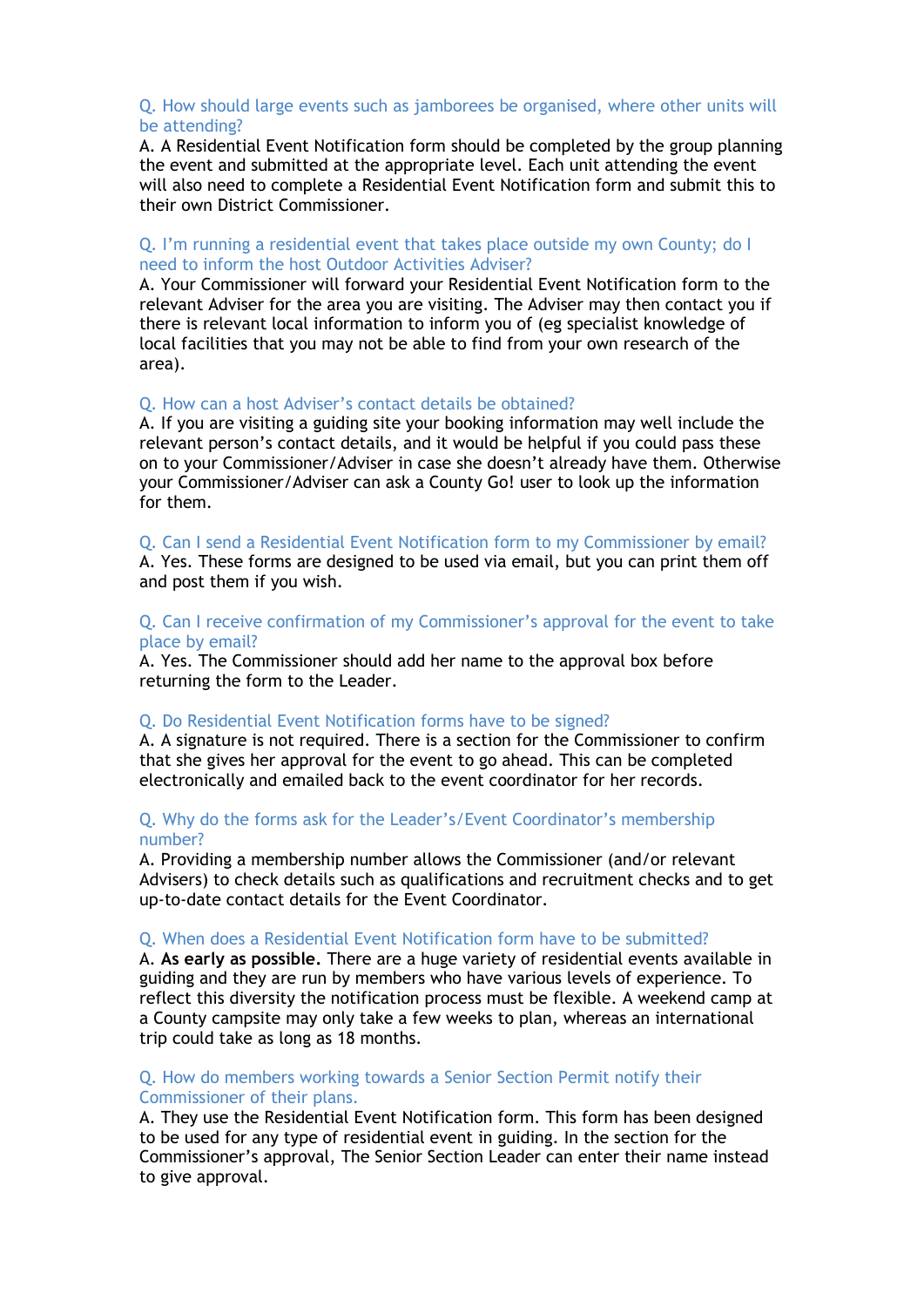#### <span id="page-5-0"></span>Q. How long should the Residential Event Notification form be stored for?

A. The form should be kept for one year after the event takes place. This is in case any issues arise following the event for which the information could be useful.

#### <span id="page-5-1"></span>Q. What happens if there are changes to the event after the Residential Event Notification has been approved?

A. The Leader should advise the Commissioner and Home Contact (by email, telephone or face-to-face conversation) of any changes to the details of the event provided on the Residential Event Notification form, for example the number of participants. If plans have changed substantially, the Commissioner may ask for the Residential Event Notification form to be updated.

## **Residential Event Notification forms Additional Guidance for Commissioners and Advisers**

#### <span id="page-5-2"></span>Q. What are the responsibilities of the Commissioner on receipt of a Residential Event Notification form?

A. The Commissioner is responsible for providing support to Event Coordinators and giving approval for a residential event to proceed. Much of this support may be delegated to other members of her team, such as Advisers. Among the points that need to be checked on receipt of the Residential Event Notification form (and the additional information required according to the checklist) are:

- That a Leader or the Event Coordinator holds or is working towards the appropriate modules from Girlguiding *Going Away With Scheme* required to run the event.
- If the Leader has identified that modules need to be completed or assessed, that a mentor has been appointed.
- That the ratio of adults to girls meets Girlguiding requirements.
- That the makeup of the leadership team is appropriate (eg that if other young children are attending, an extra adult will be responsible for them or that the number of adults aged over 65 is appropriate)
- That recruitment checks have been completed by all volunteers.
- That a thorough risk assessment has been, or is due to be, carried out.
- That the guidelines for residential events (and adventurous activities if applicable) in the *Guiding Manual* and *A to Z of activities* are being followed.
- That she has been provided with details of the Home Contact for the event in case of an emergency.

#### <span id="page-5-3"></span>Q. Who else needs to see the Residential Event Notification form?

A. The Commissioner will need to seek advice and support from other members of her team (eg Advisers) in order to feel confident that the event has been planned effectively before giving her approval for it to proceed. The form should be forwarded to all relevant Advisers. The Commissioner will include on the form the names of the Adviser(s) she has sent it to. If the event is an international trip, the Commissioner should forward the Residential Event Notification form with the International Adviser. If the event is taking place outside the Leader's County, her Commissioner should forward the Residential Event Notification form to the relevant Adviser for the area due to be visited.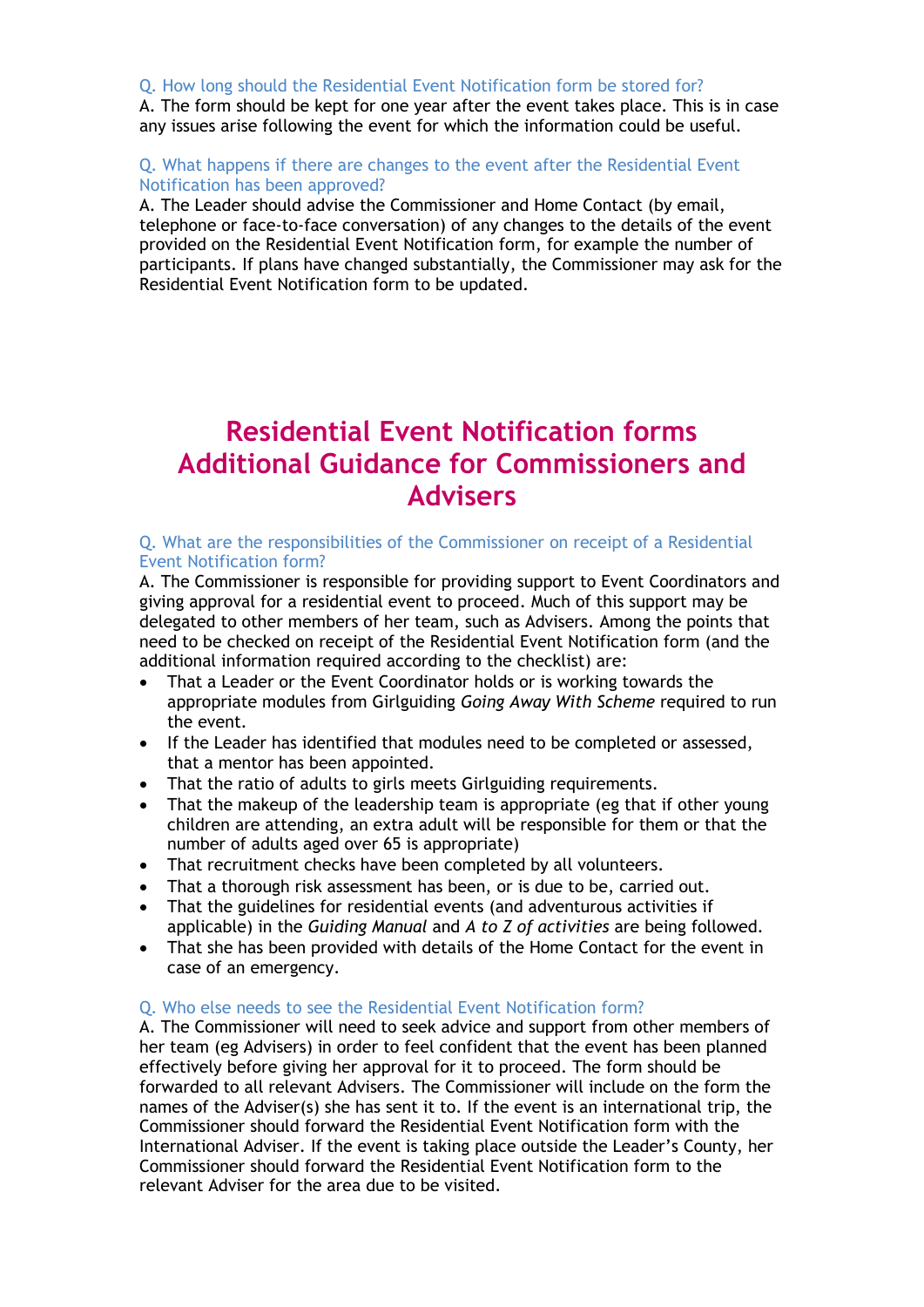#### <span id="page-6-0"></span>Q. Will Outdoor Activities/Residential Advisers receive Residential Event Notification forms?

A. Yes, but not from the Leader. As with all relevant Advisers, Commissioners must forward all forms to the local OAA or Residential Adviser.

#### <span id="page-6-1"></span>Q. There is no longer a form for Commissioners to complete to give their permission for an event to go ahead; what do Commissioners do instead?

A. At the bottom of the Residential Event Notification form there is a space for the Commissioner to enter her name and a date to confirm her approval for the event to go ahead; this can be returned to the Leader by email or as a hard copy where email is not available.

#### <span id="page-6-2"></span>Q. What role do Advisers play in this process?

**A**. Advisers continue to play a vital role in offering support and advice to Leaders organising residential events. This may include:

- Ensuring that the Leader is consulting the guidance in *Going Away with Guiding*, the online *Guiding Manual* and the *A-Z of activities* in planning the overall event and any specific activities.
- Making suggestions about the programme for the event.
- Offering advice on the venue for the event.
- Commenting on the risk assessment for the event.
- Acting as mentor or assessor for a Leader working towards the Going Away With Scheme.

### **International events**

#### <span id="page-6-3"></span>Q. I am organising an international trip, at what point in my planning should I complete the Residential Event Notification Form?

A. Following discussions with your Commissioner about your plans, you should submit the Residential Event Notification Form at the earliest opportunity. Once you have received approval for the event to go ahead, you should arrange travel insurance before paying for travel and accommodation.

#### <span id="page-6-4"></span>Q. I am taking a group overseas on a day trip, do I need to complete the Residential Event Notification Form?

No, as this is not a residential event. As with all guiding activities, you should inform your Commissioner that the event is taking place.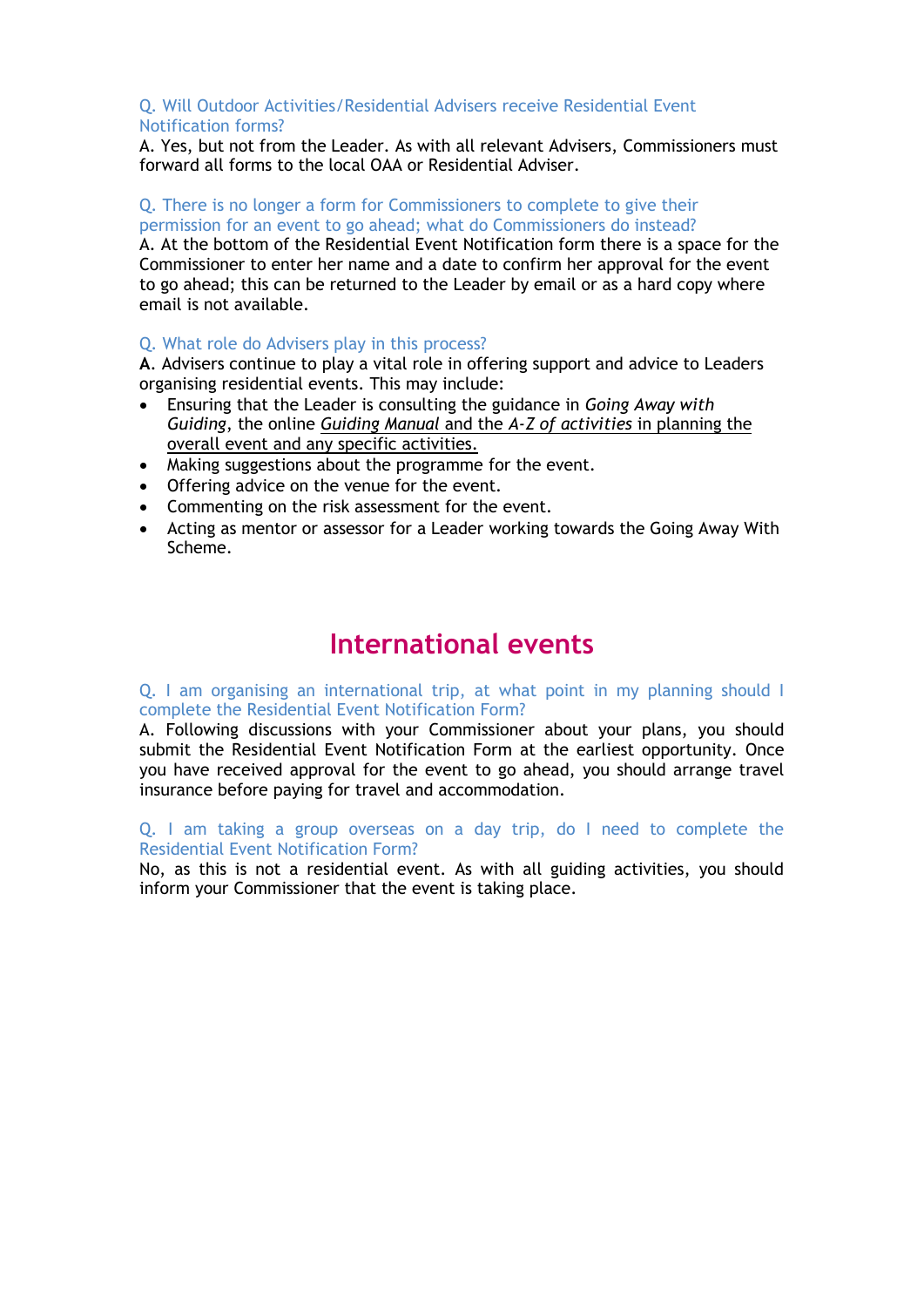## **Information and Consent for Event/Activity forms**

#### <span id="page-7-1"></span>Q. How long should consent forms be kept?

A. Until the end of the event. All Information and Consent for Event/Activity forms must then be destroyed.

#### <span id="page-7-2"></span>Q. When should an Information and Consent for Event/Activity form be used?

A. An Information and Consent for Event/Activity form must be used whenever young members undertake an adventurous activity (as laid out in the A-Z of Activities) or if there is a change of routine for the parents, such as a change of time or location for the unit meeting.

Please remember that a non-adventurous activity, such as a walk to the park, which takes place during the normal unit meeting times and has the usual start and finish locations does not require an Information and Consent for Event/Activity form. Consent for these activities has been given on the 'Starting…' forms.

#### Q. Can I use an Information and Consent for Event/Activity form for more than one activity?

A. Yes! The 'Proposed Activities' box will expand as large as required. Multiple activities can be listed here. Some units use one Information and Consent for Event/Activity form for longer periods of time such as a half-term. Please remember that all the details for each activity must be included, including date, time, location and anything else the parents need to know. This can be put in the 'Additional Information' box.

#### <span id="page-7-3"></span>Q. Why does the consent form ask for a membership number?

A. The event coordinator (the person with overall responsibility for the event) should have confirmation that a participant is a full member of Girlguiding. Providing a participant's membership number demonstrates that they are a member. When prospective members or guests (eg children of volunteers) attend an event, this should be stated on the form in place of a membership number.

#### <span id="page-7-4"></span>Q. Who puts the membership number on the form?

A. Leaders may choose to fill this in themselves, or they may decide to provide parents with their daughters' membership numbers so that they can complete forms in full themselves. Making parents aware of their daughters' membership numbers also has benefits when young members move up to the next section or join a unit in a new area.

#### <span id="page-7-0"></span>Q. Can Go! be used to complete the Information and Consent for Event/Activity forms?

A. Yes, a report on Go! can complete names, membership numbers, ages and photography consent (if this has been completed on the starting form).

#### <span id="page-7-5"></span>Q. The form is not allowing me to save it or email it as it should – what can I do?

A. Girlguiding forms are designed to be used with Adobe Reader, this is the standard software for viewing PDFs and is free to download. Ensure you have an up to date version of Adobe Reader on your computer. If you are still experiencing issues please refer to the Forms page of the Girlguiding website for further help.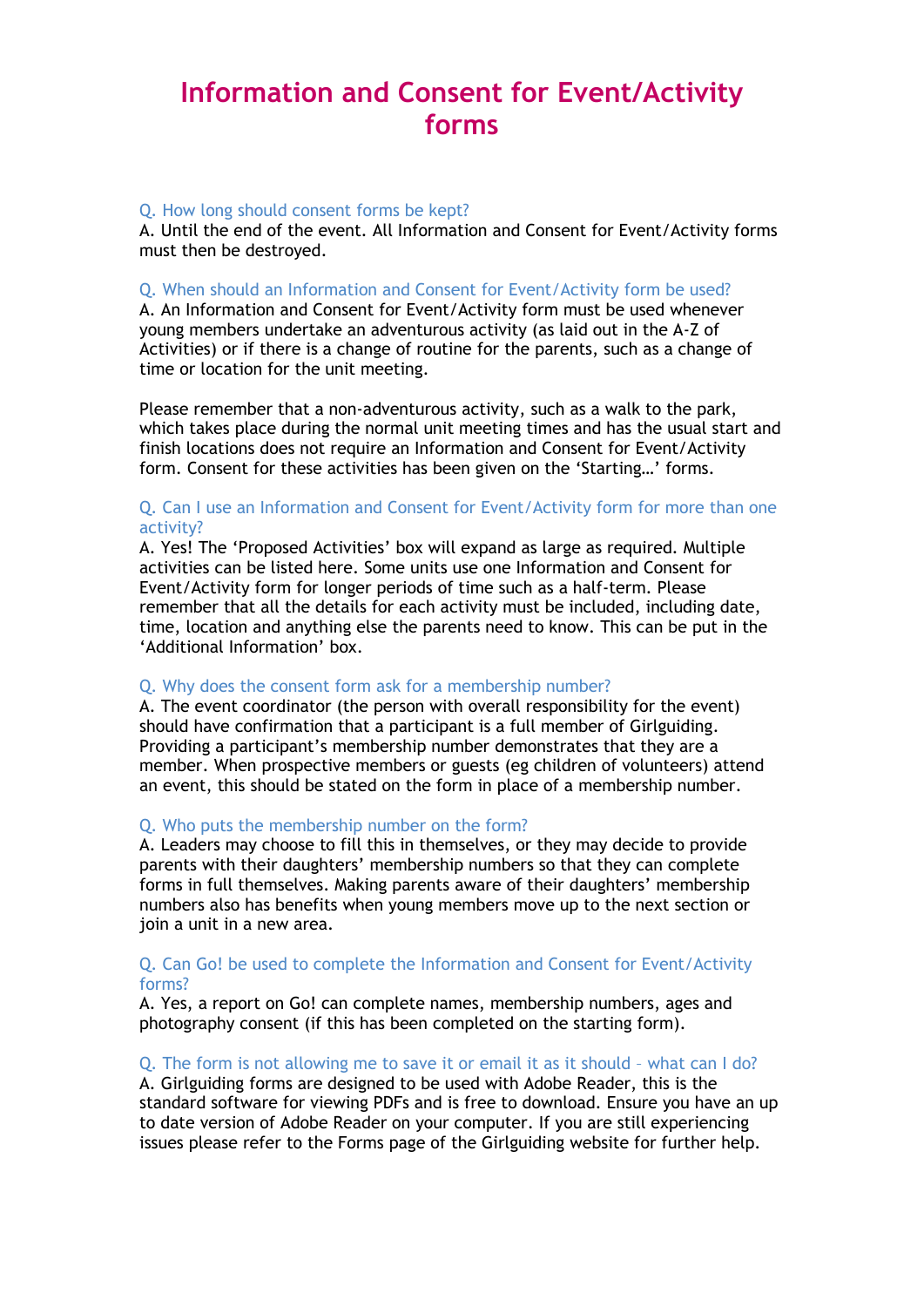#### <span id="page-8-0"></span>Q. Why are the boxes so small?

A. Some of the boxes on this form are expandable, meaning the form can be as big as it needs to be. If there are multiple 'proposed activities', a lot of 'additional information' or if the participant has additional 'health, faith, cultural or dietary needs' these boxes will expand as you type. If there is only a small amount of information, it is possible to fit two 'part 1' pages on a single sheet of A4.

#### <span id="page-8-1"></span>Q. Why are some sections missing that were on the old G/O and G/C forms like "deposit", "payable by" etc.

A. The forms are designed to be more flexible. The "Additional information" section allows Leaders to convey all the information parents need for that specific event. This box is expandable and will get bigger as you type into it. In many cases this will mean an additional information flyer need not be created as the consent form contains all the details.